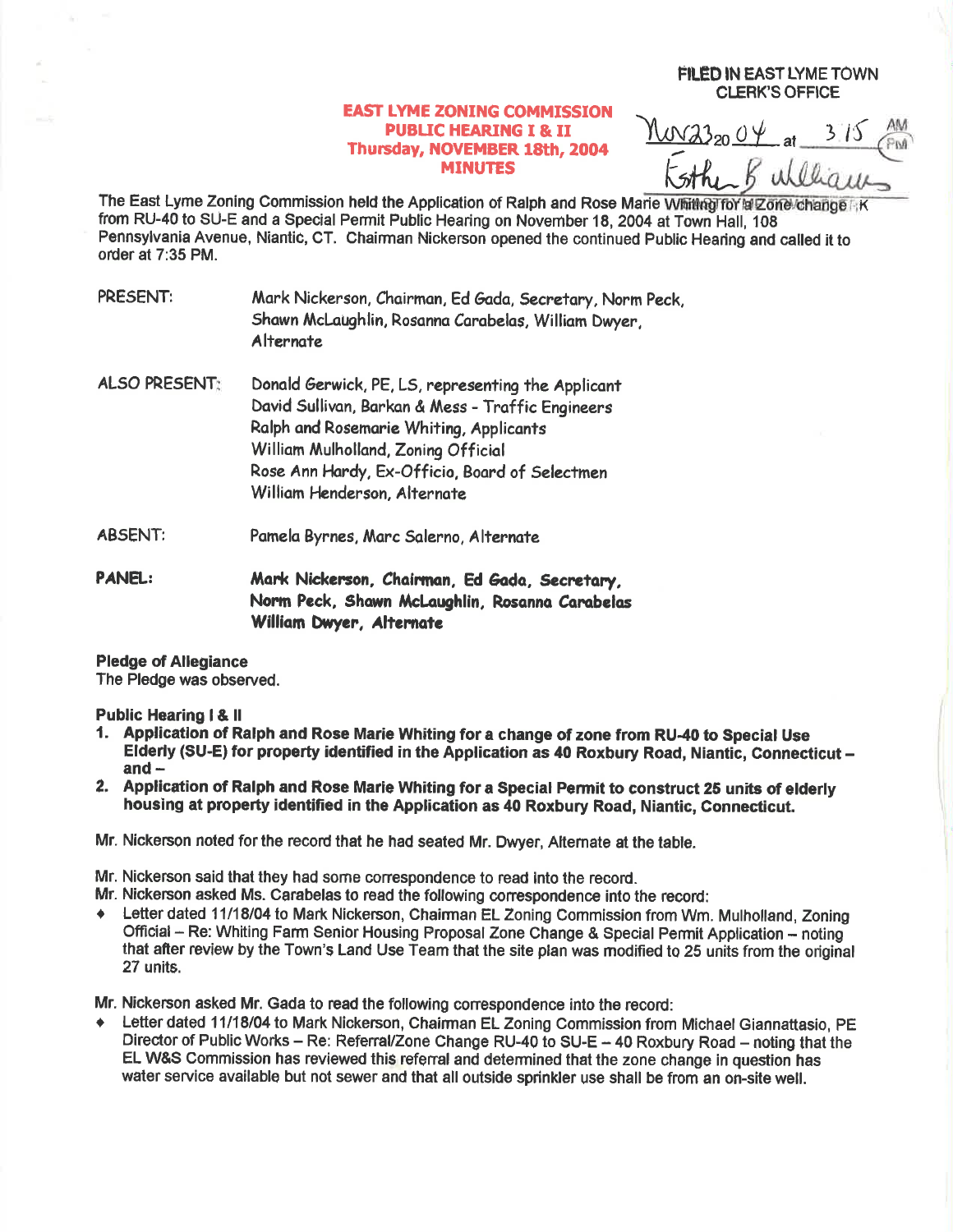- $\triangleq$  Letter dated 10/28/04 to Mark Nickerson, Chairman EL Zoning Commission from Francine Schwartz, Chairman EL Planning Commission - Re: Change of Zone from RU-40 to SU-E for property located at 40 Roxbury Road (Assessor's Map 16.1, Lots 31 & 32) - noting that the Commission found this referral CONSISTENT with the Plan of Conservation & Development but recommending that they explore options for emergency and pedestrian aocess to and from the Stoneywood Subdivision.
- Letter dated 10/19/04 to Edward Gada, Secretary, Zoning Commission from Gene Lohrs, Chairman SECCOG Regional Planning Commission - Re: Proposed Zone Change regarding the Whiting Property noting that the Committee has no jurisdiction to conduct a review of this proposed change as it does not involve land within 500'of a municipal border.
- Letter dated 11/3/04 to EL Zoning Commission from John & Sandra Furey 11 Carriage Hill Drive, Niantic -Re: Proposed Elderly Housing Development Roxbury Road, East Lyme, CT - noting that they are not in favor of the project because there are four or five other Senior Housing developments in the area and they don't need anymore.

Mr. Nickerson noted for the record that a Conservation Permit has been issued for this property.

Mr. Mulholland indicated that a sign was posted, that he has the oertificates of mailing and that the ad had run in the New London Day on October 21, 2004 and November 1, 2004.

Mr. Nickerson called for the applicant or their representative for a presentation. Donald Gerwick, PE, LS, Gerwick-Mereen LLC representing the applicant submltted a picture of the sign posted at the property.

Mr. Nickerson entered this into the record as Exhibit 1.

Mr. Gerwick next submitted plans for this application that were revised through November 16, 2004. He indicated that these were the most recent plans that have the most recent revisions and clean-up items that staff requested.

Mr. Nickerson entered into the record as Exhibit 2 - the plans that were reviewed by the Zoning Commission and revised through November 16, 2004.

Mr. Gerwick said that there is approximately 22.7 acres on this subject site and that it consists of two parcels of land. It will continue to be two parcels upon completion of the project. There are approximately 7.9 acres of wetlands on the site and they have received a Conservation permit. There will be no filling of wetlands on the site. There are significant buffers, which the Commission is satisfied with. The two parcels are divergent in size - one is large and the other small. One has bams and a house on it and has no frontage - hence the parcels were restructured and they now meet the SU regulations. They are required to have 1.15 acres of open space and they have actually provided 10.93 acres of open space. They haVe in excess of what is required on each parcel. They did start out with a higher number of units and after working with staff, it was reduced to 25 from 27. This is less than one third of what would be allowed by the regulations. The entrance will be off Roxbury Road. He then submitted a site line details plan for the record.

Mr. Nickerson entered into the record, the Site Line Detail Plan as Exhibit 3.

Mr. Gerwick continued that because of the shape of the land, the frontage is on Roxbury Road. The parcels are more than 150' from municipal roads, all of the houses are of the same style and use and they are asking for a reduction of the 100' building setback from a property line for the interior lot line between the two parcels. They are not looking for a reduction from the exterior property lines. He seid that they would have a 50; buffer from all of the activities as well. There will be walking trails throughout the property. There are meadows and a pond there and they are in excess of the 100' from the pond. The general flow of the pond is to the south. The western side of the property has dense vegetation and they are proposing dense evergreen vegetation where there is nothing at present.

Mr. Nickerson asked what would stay and what would go in the case of the existing house and bams. Mr. Gerwick said that the barns would probably go and that the house would be added to and remain a part of the property.

Ms. Carabelas asked what they would sell for.

East Lyme Zoning Conmission Public Hearing I & ll Minutes - Novehber 1A, 2004 2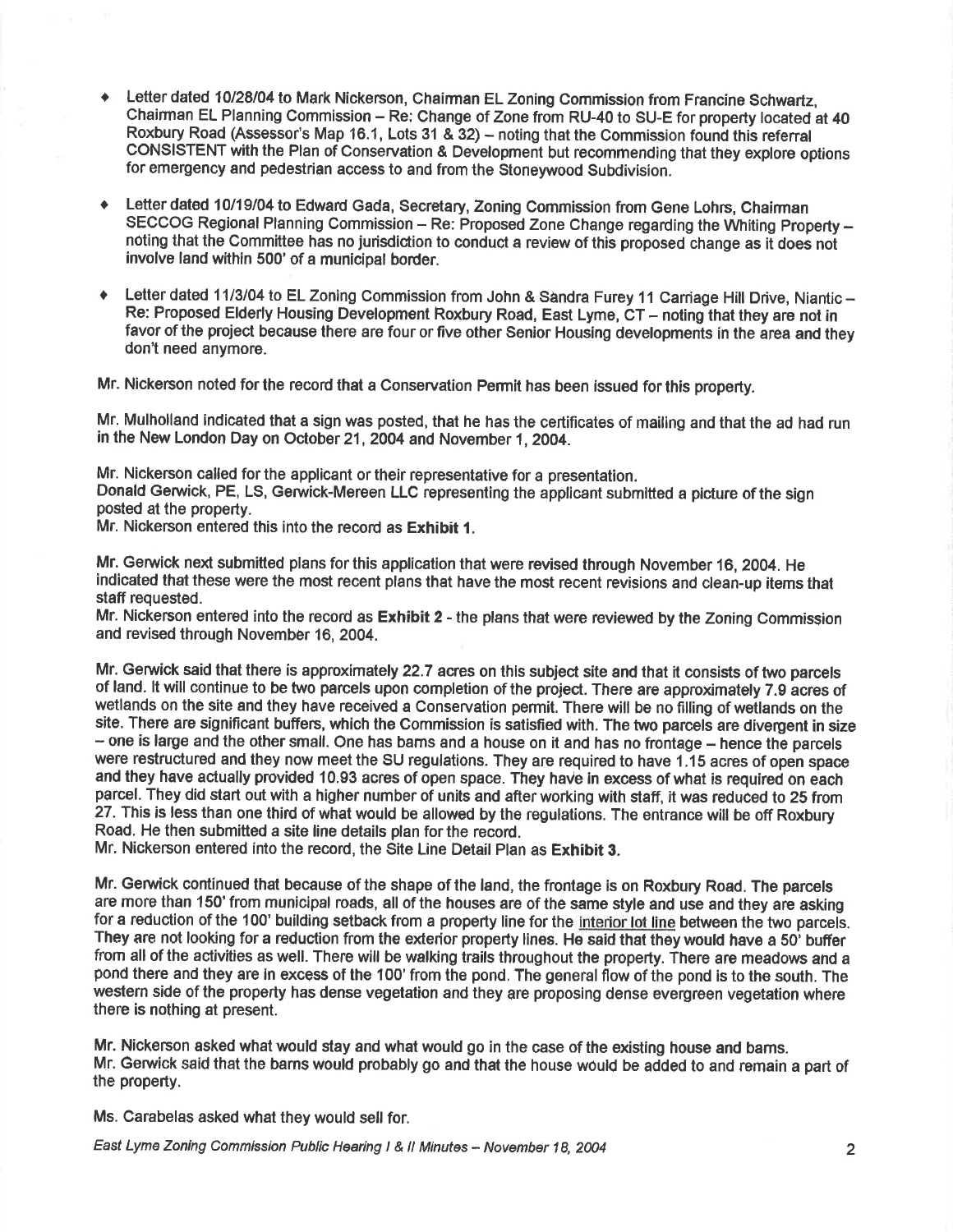Mr. Gerwick said that he really did not know and suggested it would be market rate. He submitted architectural drawings of the two styles and said that they were of the New England Colonial Village type. Mr. Nickerson entered the architectural drawings into the record as Exhibit 4.

Mr. Gerwick said that he also had a copy of the condominium documents and declaration including the legal description of the zone change itself. He submitted this to Mr. Nickerson.

Mr, Nickerson entered the condo documents and declaration into the record as Exhibit 5.

Mr. Gerwick said that there is a section on age restriction in the documents. He said that they would like to add that beyond the 55 and overthat it is 'limited to two full time residents and no adult children except for special needs or handicapped'.

Mr. Mulholland explained that the applicant could opt to have more restrictive documents than our regulations even though they as a Commission have to stick to their regulations. They could not force an applicant to have more restrictive documents than the regulations call for.

Mr. Gerwick said that he had noted that in the letter from Mr. Giannattasio that some concem was mentioned about densities - he said that he and his family have lived in this Town for many years and are also concerned with this. He has researched the water usage rates of these types of housing units and has found that studies have shown that the elderly units use one-fourth the amount of water that a normal residential single-family home uses. He said that he feels that they have addressed the concerns of the engineering department and for the record, lf there are any other changes, they will make them as necessary.

Mr. Mulholland said that he spoke with Mr. Giannattasio and was told that there would be some fine-tuning on the drainage however, there are no big items that would hold this up.

Mr. Gerwick said that the walking trails would be located on the interior of the property. Also, because there are no sidewalks on Roxbury Road, they are requesting a waiver of the sidewalks as it does not make any sense to put a small patch of them when they do not connect to any other sidewalks.

Mr. Gerwick then introduced David Sullivan from Barkan Mess to give a traffic report.

David Sullivan, Senior Transportation Engineer with Barkan Mess of Branford, CT submitted a copy of the Traffic Report.

Mr. Nickerson entered this Traffic Report into the record as Exhibit 6.

Mr. Sullivan said that the basic scope of the study was to look at existing conditions and see what impact there might be from this application. He said that they took traffic counts from July 8,2004 through July 11, 2004 to collect full traffic data. As this application originally started with 32 units, they used 32 units as their basis for the study as it was just recently changed to 25 units. The posted speed limit on Roxbury Road is 25 MPH however 80% of the people travel at 35 MPH so they used 35 MPH to determine the necessary site lines. Per Conn DOT they need 395' of site line in either direc'tion (east and west) to exit onto Roxbury Road. There is some vegetation there that would have to be cleared to provide the 395'. There is nothing major in the line of site except for overgrown vegetation that would need to be cleared. With, at most 15 more trips during the peak hours being generated from the adult community he concluded that it would have no traffic impact and that the levels of service would remain at C or better as they are now. They did however make a few minor recommendations regading the drive access to Roxbury Road frorn the adult community. They recommended that there be a stop sign at the intersection of the adult community and Roxbury Road and that the site lines always be maintained and cleared to insure that the visibility exists.

Mr. Gada asked who would maintain the site lines.

Mr. Sullivan said that the condo documents state that they would maintain the area that falls within their control and that the Town would maintain the portion that is in their ROW on Roxbury Road.

Mr. Peck asked Mr. Sullivan what, in general, he thought of Roxbury Road.

Mr. Sullivan said that the width is generally adequate and that there have been less than 12 accidents in the last three years. lt is a rural road and it does not exhibit overly negative results.

Mr. Gerwick noted that they do have a stop bar and stop sign and no parking posted for the street. There are also 17.5-MPH signs that will be posted.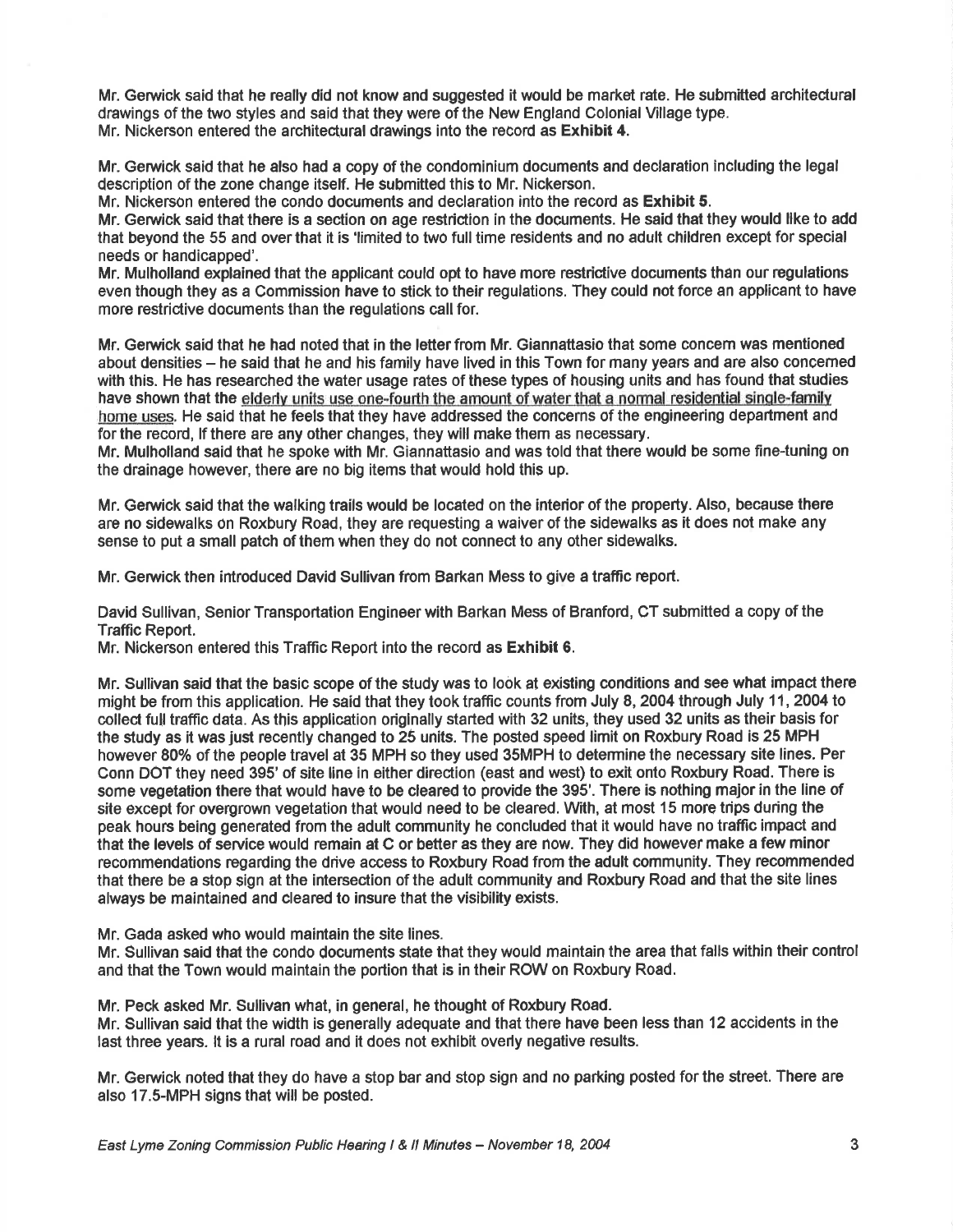Mr. Nickerson asked if the units were duplexes.

Mr. Gerwick said no, they are all single family units.

Mr. Nickerson asked if there would be guest parking.

Mr. Gerwick said that there would be some however, the units have garages and parking for two cars.

Mr. Nickerson asked what the width of the road was.

Mr. Gerwick said that it would be the standard 24' width. He added that the Town only provides garbage pickup along the road and that the Association maintains the rest of the property and roadway.

Mr. Dwyer asked what the length of the road was as he thought there was a limit on cul-de-sac lengths under the Planning regulations.

Mr. Gerwick said that it is approximately 1300'.

Mr. Mulholland advised that it is not in their jurisdiction to judge this based on the Planning Subdivision Regulations.

Mr. Nickerson asked if there were any other questions from the Commission -

Hearing none -

Mr. Nickerson called for anyone from the public who wished to speak in favor of this application  $-$ Hearing no one -

Mr. Nickerson called for anyone from the public who wished to speak against this application  $-$ 

David Baratko, 29 Stoneywood Drive said that he lives behind the proposed project, He said that he thlnks that his house is located directly behind the end of the cul-de-sac - it was difficult to tell from the plans. He said that he has lived there for approximately 10 years and that he bought the house because it looked out on the horse farm. The horse farm is gone and he has watched the Whitings fill the property with heavy equipment although there is still open space there. He thinks that his house may be close to this projec{ and that when the leaves fall off the trees that he will be able to see it. He is not sure how close they are. He is not sure if that is reason enough to deny the application. He said that this public hearing was postponed and that he was not notified that it would be held this evening. He is also concerned with the emergency access from Stoneywood Drive and would want to know where they would enter from and if it is near his house as he does not think that there is enough space there. He said that when they do the drawings that it would be beneficial to people like him to know where his house is in relation. He also thinks that from 1986 that the Town is developing too fast for his tastes and that they are now seeing an explosion of adult communities plus the Stop & Shop and that he and his friends do not know of anything that is turned down. He undenstands that the hope is that it would sustain downtown Niantic but he does not know if that is so.

Glenn Carlson, 6 Highwood Road said that his property has frontage on this property. He has been here since 1980 and the area has been extremely qulet the whole time thet he has lived here. The kids can ride their bikes and the parents do not have to worry about them riding on the street. His main concem is the emergency access that was mentioned in One of the letters that was read by Mr. Gada and that it will become a through route to get out. lf so, people will cut through and that this will become a short cut for people to get out to Roxbury Road. This would potentially become a heavily traveled cut through road. Highwood Road is a small cul-de-sac road and has only three houses. The only traffic that they see is from his neighbors' daycare business. Mr. t/Vhiting has been a good neighbor and he is disappointed that he is selling out. However, he would like more information on the emergency access route. He does not mind if there is going to be a sidewalk for people to walk however the vehicle traffic is not something they can handle. He said that he is also concemed about construction traffic going through there.

Mr. Nickerson asked Mr. Gerwick about thls and if there is an acoess road and if it would be open or have a breakaway gate.

Mr. Gerwick said that he would like to clarify this. When he spoke of a ROW there, there was a 50' strip left that was presumably for an extension of the cul-de-sac as there often are. It is part of the Whitings property. The Whiting property is generally long and rectangular in shape. Early on they looked at this in terms of trying to do a subdivision however, the only way to do that would be to come out on Highwood Road. They recommended to the Whitings that was not a good way to go and that people generally do not like to have that opened up. Also, homes have to be 100' away and here as single family homes, they would only be 40'away. Also, to get to Highwood Road, it would be very steep and they would have to go through the inland wetlands, so there is no emergency access proposed for thls development. Additionally, construction traffic will have to come through Roxbury Road as it is not feasible to travel the other way. If the Commission so desired, they

East Lyme Zoning Commission Public Hearing I & ll Minutes - Novembar 18, 2004 4